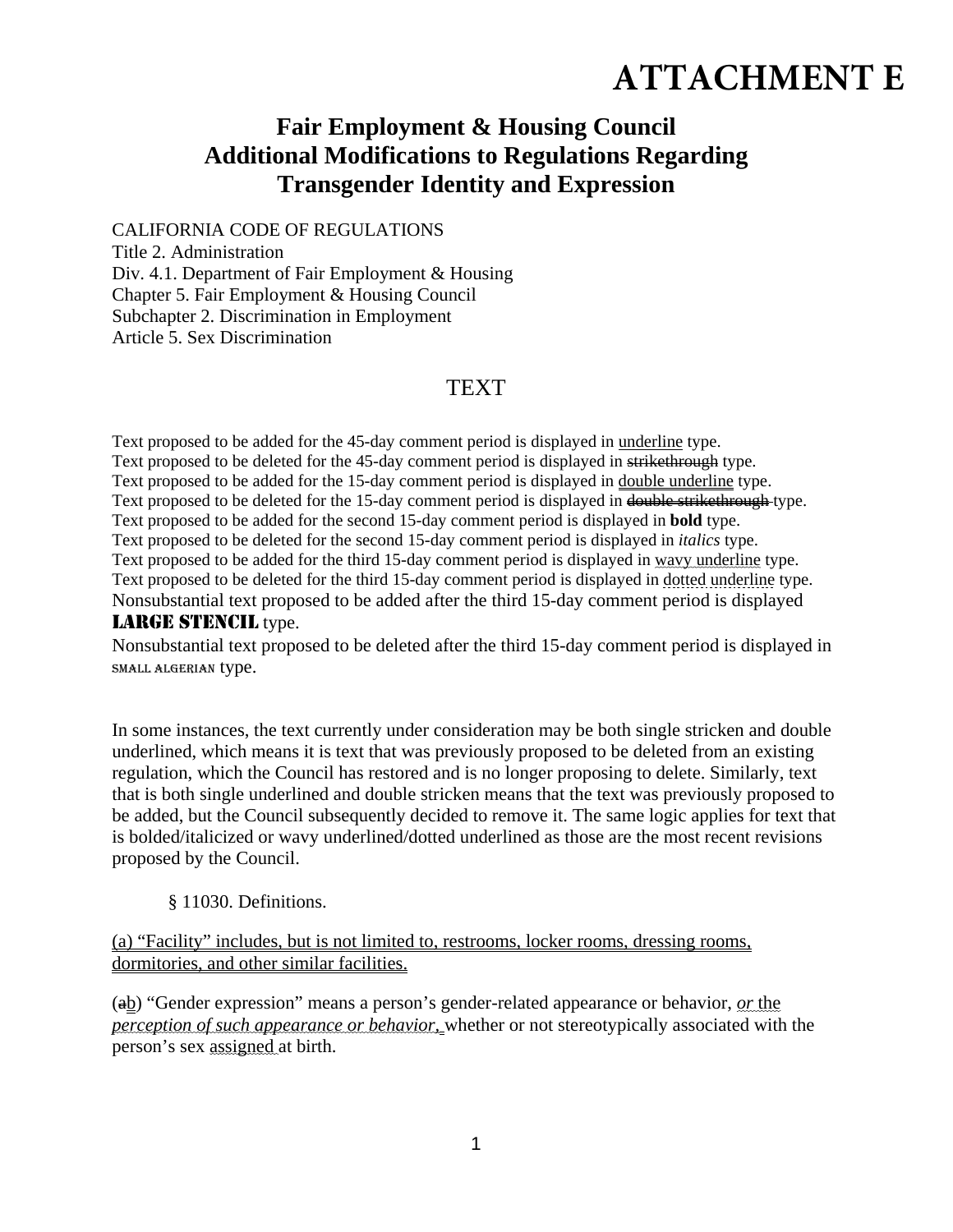(bc) "Gender identity" means *a***each** person's internal understandingself-identification of their gender, *or* the *perception of a person's gender identitysuch self-identification,* which may includeas male, female, a combination of male and female, neither male nor female, a gender different from the person's sex assigned at birth, or transgender.

 $\left(\frac{ed}{ed}\right)$  "Sex" has the same definition as provided in Government Code section 12926, which includes, but is not limited to, pregnancy; childbirth; medical conditions related to pregnancy, childbirth, or breast feeding; gender; gender identity; and gender expression, or perception **by a third party** of any of the aforementioned.

(de) "Sex Stereotype" *means***includes, but is not limited to,** an assumption about a person's appearance or behavior, **gender roles, gender expression, or gender identity,** or about an individual's ability or inability to perform certain kinds of work based on a myth, social expectation, or generalization about the individual's sex.

(ef) "Transgender" is a general term that refers to a person whose gender identity differs from the person's sex assigned at birth. A transgender person may or may not have a gender expression that is different from the social expectations of the sex assigned at birth. A transgender person may or may not identify as "transsexual."

(fg) "Transitioning" is thea *multi-step* process some transgender people go through to begin living as the gender with which they identify, rather than the sex assigned to them at birth. This process may or may not include, but is not limited to, changes in name and pronoun usage, bathroom, facility usage, participation in **employer-sponsored** activities **(e.g.** *like* sports teams**, team-building projects, or volunteering)**, **or undergoing** hormone therapy, sex reassignment surgeries $\frac{1}{2}$ , or other medical procedures.

Note: Authority cited: Section 12935(a), Government Code. Reference: Sections 12920, 12921, 12926, 12940, 12943 and 12945, Government Code.

§ 11031. Defenses.

Once employment discrimination on the basis of sex has been established, an employer or other covered entity may prove one or more appropriate affirmative defenses as generally set forth in section 11010, including, but not limited to, the defense of Bona Fide Occupational Qualification (BFOQ).

(a) Among situations that will not justify the application of the BFOQ defense are the following:

- (1) A correlation between individuals of one sex and physical agility or strength;
- (2) A correlation between individuals of one sex and height;
- (3) Customer preference for employees of one sex;
- (4) The necessity for providing separate facilities for one sex;  $\leftrightarrow$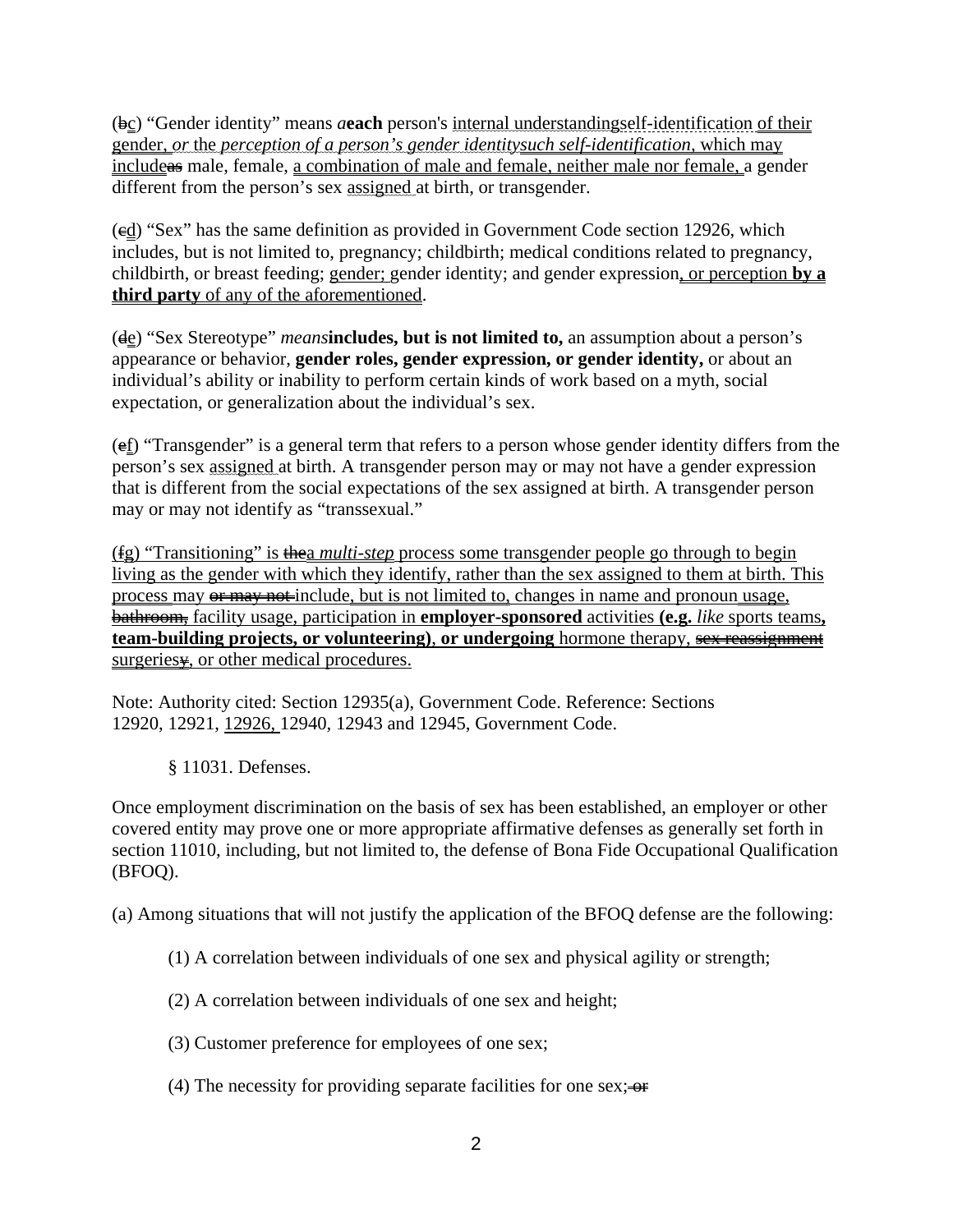(5) The fact that an individual is transgender or gender non-conforming, or that the individual's sex assigned at birth is different from the sex required for the job; or

 $(56)$  The fact that members of one sex have traditionally been hired to perform the particular type of job.

(b) Personal privacy considerations may justify a BFOQ only where:

(1) The job requires an employee to observe other individuals in a state of nudity or to conduct body searches, and

(2) It would be offensive to prevailing social standards to have an individual of athe differentopposite sex present, and

(3) It is detrimental to the mental or physical welfare of individuals being observed or searched to have an individual of athe differentopposite sex present.

(c) Employers or other covered entities shall assign job duties and make adjustments so as to minimize the number of jobs for which sex is a BFOQ.

(d) It is no defense to a complaint of harassment based on sex that the alleged harassing conduct was not motivated by sexual desire.

(e) Employers shall permit employees to perform jobs or duties that correspond to the employee's gender identity or gender expression, regardless of the employee's assigned sex at birth.

Note: Authority cited: Section 12935(a), Government Code. Reference: Sections 12920, 12921, 12940, 12943, and 12945, Government Code.

§ 11034. Terms, Conditions, and Privileges of Employment.

(a) Compensation.

(1) Except as otherwise required or permitted by regulation, an employer or other covered entity shall not base the amount of compensation paid to an employee, in whole or in part, on the employee's sex.

(2) Equal Compensation for Comparable Work. (Reserved.)

(b) Fringe Benefits.

(1) It is unlawful for an employer to condition the availability of fringe benefits upon an employee's sex, including gender identity and gender expression.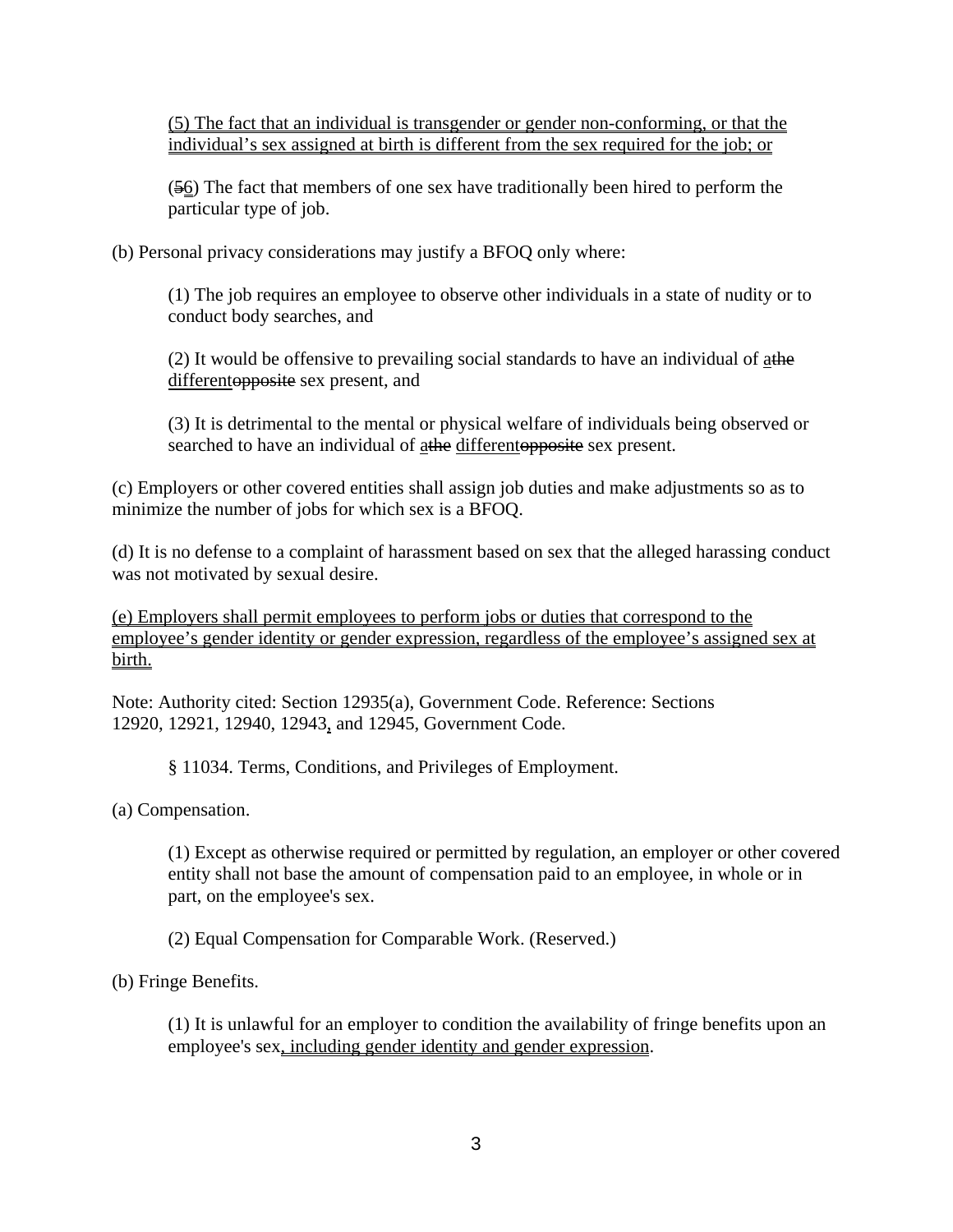(2) Insofar as an employment practice discriminates against one sex, an employer or other covered entity shall not condition the availability of fringe benefits upon whether an employee is a head of household, principal wage earner, secondary wage earner, or of other similar status.

(3) Except *where***as** otherwise required by state law, an employer or other covered entity shall not require unequal employee contributions by similarly situated male and female employees to fringe benefit plans based on the sex of the employee, nor shall different amounts of basic benefits be established under fringe benefit plans for similarly situated male and female employees.

(4) It shall be unlawful for an employer or other covered entity to have a pension or retirement plan that establishes different optional or compulsory retirement ages based on the sex of the employee.

(c) Lines of Progression.

(1) It is unlawful for an employer or other covered entity to designate classify a job exclusively for one sexas male or female or to maintain separate lines of progression or separate seniority lists based on sex unless it is justified by a permissible defense. For example, a line of progression or seniority system is unlawful that:

(A) Prohibits an individual female from applying for a job labeled "male" or "female," or for a job in a "male" <u>or "female"</u> line of progression<del>, and vice versa</del>; or

(B) Prohibits an employeemale scheduled for layoff from displacing a less senior employee on a "male" or "female" on a "female" seniority list, and vice versa.

(2) An employer or other covered entity shall provide equal opportunities to all employees for upward mobility, promotion, and entrance into all jobs for which they are qualified. However, nothing herein shall prevent an employer or other covered entity from implementing mobility programs to accelerate the promotion of underrepresented groups.

(d) Dangers to Health, Safety, or Reproductive Functions.

(1) If working conditions pose a greater danger to the health, safety, or reproductive functions of applicants or employees of one sex than to individuals of the another sex working under the same conditions, the employer or other covered entity shall make reasonable accommodation to:

(A) Alter the working conditions so as to eliminate the greater danger, unless it can be demonstrated that the modification would impose an undue hardship on the employer. Alteration of working conditions includes, but is not limited to, acquisition or modification of equipment or devices and extension of training or education; or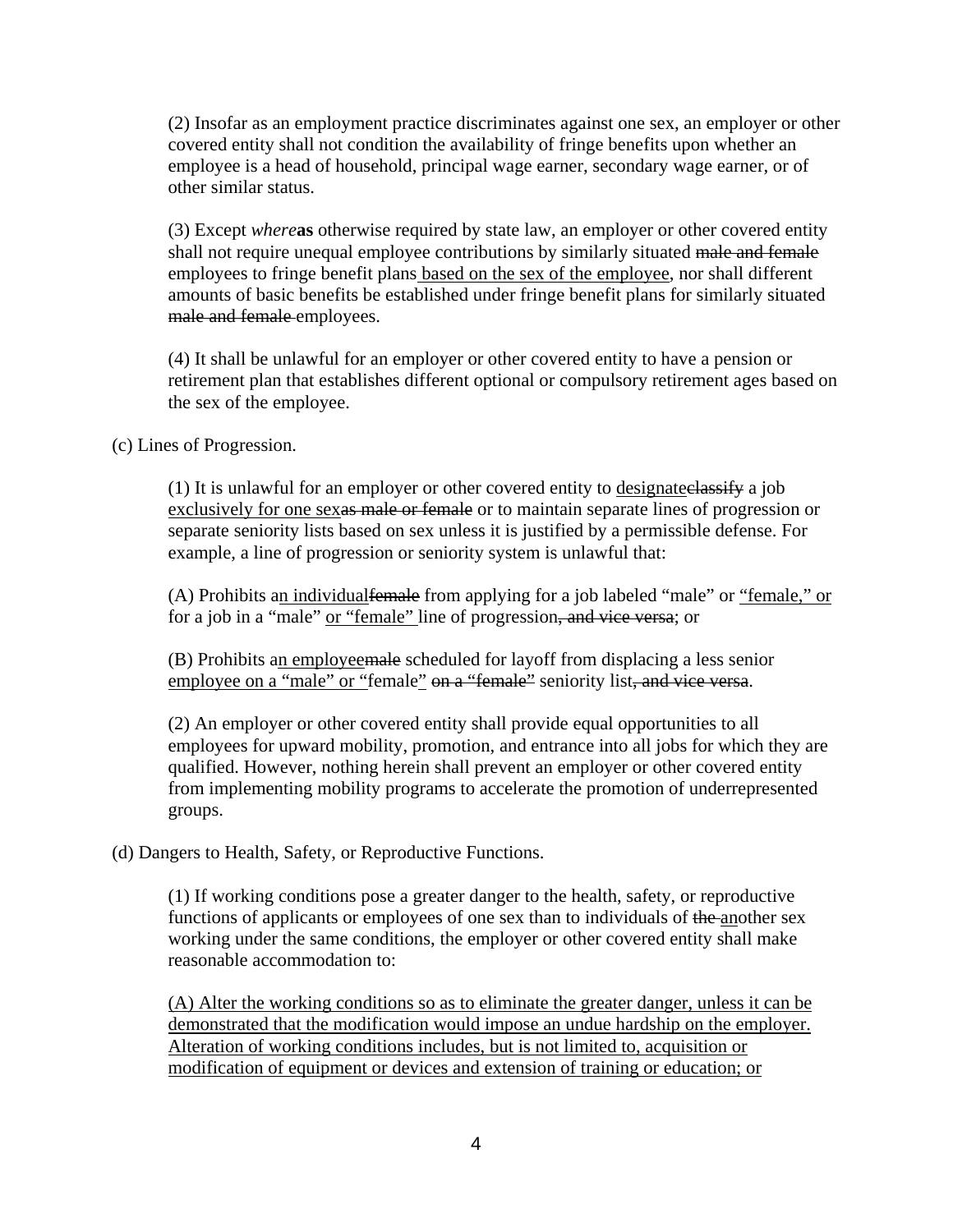(AB) Upon the request of an employee of the more endangered sex, transfer the employee to a less hazardous or strenuous position for the duration of the greater danger, unless it can be demonstrated that the transfer would impose an undue hardship on the employer.; or

(B) Alter the working conditions so as to eliminate the greater danger, unless it can be demonstrated that the modification would impose an undue hardship on the employer. Alteration of working conditions includes, but is not limited to, acquisition or modification of equipment or devices and extension of training or education.

(2) An employer or other covered entity may require an applicant or employee to provide a physician's certification that the individualle or she is endangered by the working conditions.

(3) The existence of a greater risk for employees of one sex than the another sex shall not justify a BFOQ defense.

(4) An employer may not discriminate against members based onof one sex because of the prospective application of this subsection.

(5) With regard to protections due on account of pregnancy, childbirth, or related medical conditions, see section 11035.

(6) Nothing in this subsection shall be construed to limit the rights or obligations set forth in Labor Code section 6300 et seq.

(e) Working Conditions.

(1) Where rest periods are provided, equal rest periods must be provided to employees without regard to the sex of the employee of both sexes.

(2) Equal access to comparable, safe, and adequate toiletrestrooms, locker rooms, dressing rooms, dormitories, and other similar-facilities ("facilities") shall be provided to employees without regard to the sex of the employee of both sexes. This requirement shall not be used to justify any discriminatory employment decision.

(A) Employers shall permit employees to use facilities that correspond to the employee's gender identity or gender expression, regardless of the employee's assigned sex at birth.

(B) Employers and other covered entities with single-occupancy facilities under their control shall use gender-neutral signage for those facilities, such as "Restroom," "Unisex," "Gender Neutral," "All Gender Restroom," etc.

(CB) To respectbalance the privacy interests of all employees, employers shall provide feasible alternatives if no individual facility is available, such as, locking toilet stalls, staggered schedules for showering, shower curtains, or other method of ensuring privacy.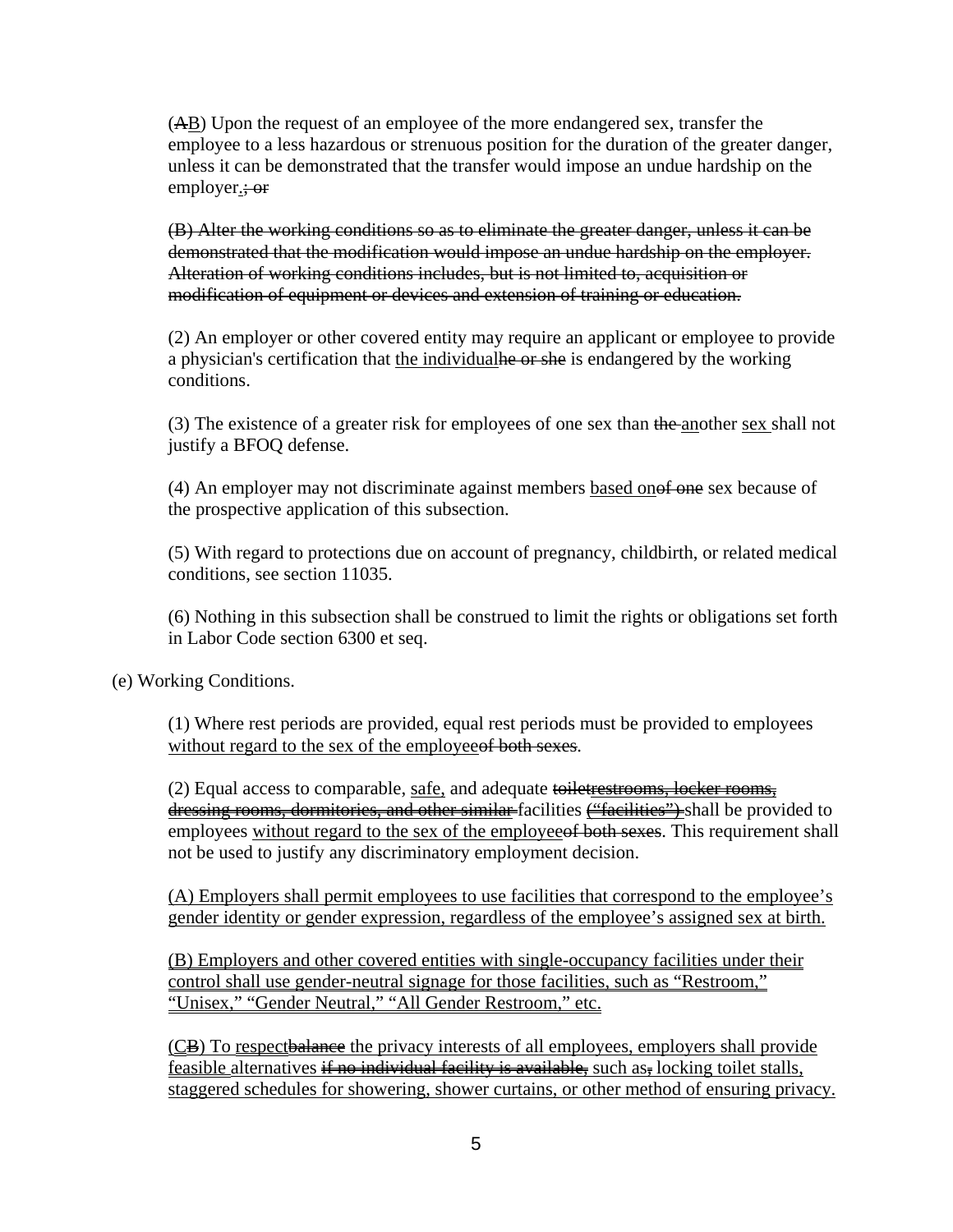However, an employer or other covered entity may not require an employee to use a particular facility.

(DE) Transitioning eEmployees shall not be required to undergo, or provide proof of, any *particular* medical treatment <u>or procedure</u>, or provide any identity document, to use facilities designated for use by a particular gender.

(D) Employers and other covered entities with single-occupancy facilities under their control shall use gender-neutral signage for those facilities, such as "Restroom," "Unisex," "Gender Neutral," "All Gender Restroom," etc.

**(E) Notwithstanding subdivision (i)(1)(B) of this section, nothing shall preclude an employer from making a reasonable and confidential inquiry of an employee for the sole purpose of ensuring access to comparable, safe, and adequate multi-user facilities.** 

(3) Support services and facilities, such as clerical assistance and office space, shall be provided to employees without regard to the employee's sex.

(4) Job duties shall not be assigned according to sex stereotypes.

(5) It is unlawful for an employer or other covered entity to refuse to hire, employ or promote, or to transfer, discharge, dismiss, reduce, suspend, or demote an individual of one sex and not the other on the grounds that the individual is not sterilized or refuses to undergo sterilization.

(6) It shall be lawful for an employer or labor organization to provide or make financial provision for childcare services of a custodial nature for its employees or members who are responsible for the care of their minor children.

(f) Sexual Harassment. Sexual harassment is unlawful as defined in section 11019(b), and includes verbal, physical, and visual harassment, as well as unwanted sexual advances. An employer may be liable for sexual harassment even when the harassing conduct was not motivated by sexual desire. A person alleging sexual harassment is not required to sustain a loss of tangible job benefits in order to establish harassment. Sexually harassing conduct may be either "quid pro quo" or "hostile work environment" sexual harassment:

(1) "Quid pro quo" (Latin for "this for that") sexual harassment is characterized by explicit or implicit conditioning of a job or promotion on an applicant or employee's submission to sexual advances or other conduct based on sex.

(2) Hostile work environment sexual harassment occurs when unwelcome comments or conduct based on sex unreasonably interfere with an employee's work performance or create an intimidating, hostile, or offensive work environment.

(A) The harassment must be severe or pervasive such that it alters the conditions of the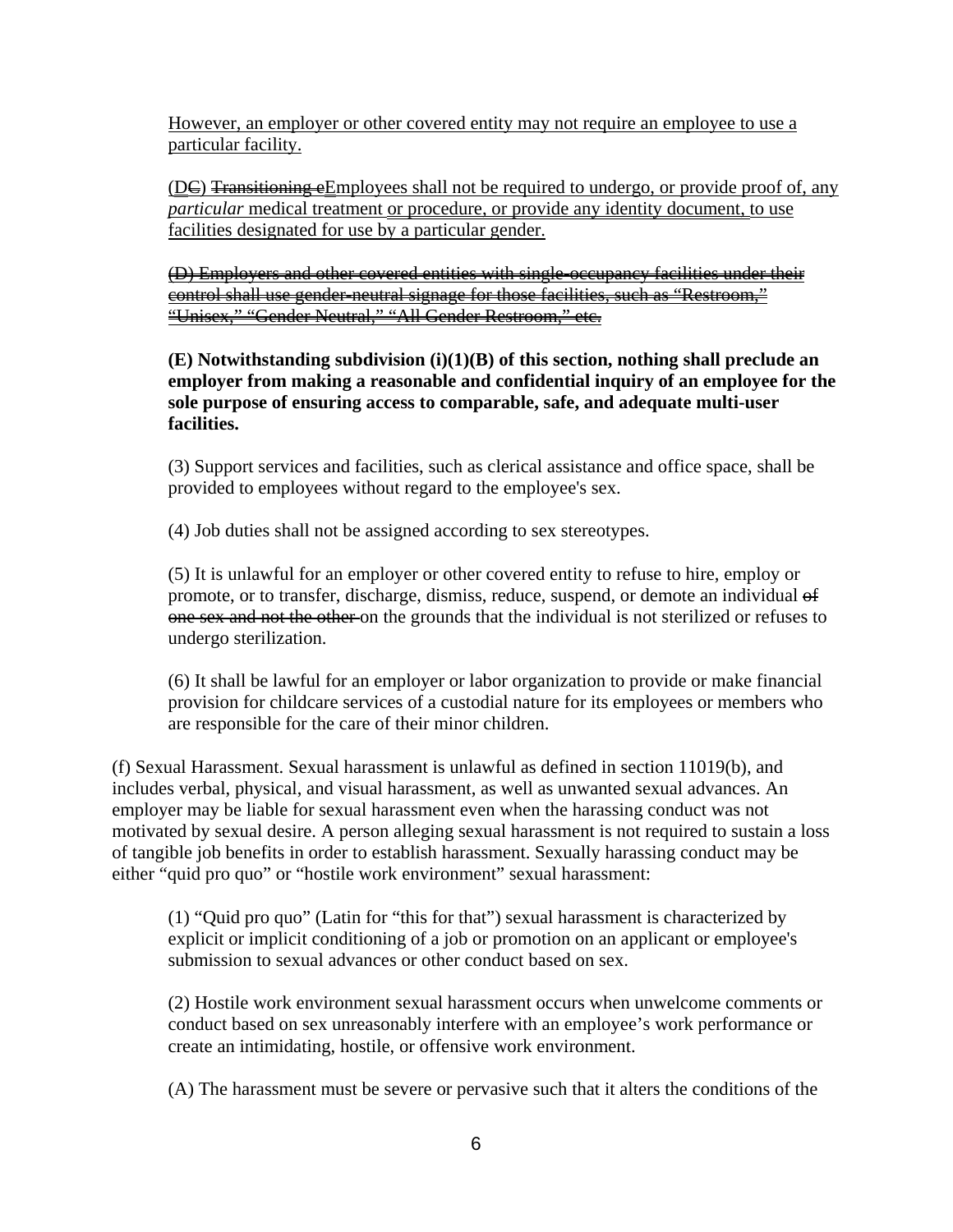victim's employment and creates an abusive working environment. A single, unwelcomed act of harassment may be sufficiently severe so as to create an unlawful hostile work environment. To be unlawful, the harassment must be both subjectively and objectively offensive.

(B) An employer or other covered entity may be liable for sexual harassment even though the offensive conduct has not been directed at the person alleging sexual harassment, regardless of the sex, gender, gender identity, gender expression, or sexual orientation of the perpetrator.

(C) An employer or other covered entity may be liable for sexual harassment committed by a supervisor, coworker, or third party.

1. An employer or other covered entity is strictly liable for the harassing conduct of its agents or supervisors, regardless of whether the employer or other covered entity knew or should have known of the harassment.

2. An employer or other covered entity is liable for harassment of an employee, applicant, or independent contractor, perpetrated by an employee other than an agent or supervisor, if the entity or its agents or supervisors knows or should have known of the harassment and fails to take immediate and appropriate corrective action.

3. An employer or other covered entity is liable for the sexually harassing conduct of nonemployees towards its own employees where the employer, or its agents or supervisors, knows or should have known of the conduct and fails to take immediate and appropriate corrective action.

4. An employee who harasses a co-employee is personally liable for the harassment, regardless of whether the employer knew or should have known of the conduct and/or failed to take appropriate corrective action.

(g) Physical Appearance, Grooming, and Dress Standards. It is lawful for an employer or other covered entity to impose upon an applicant or employee physical appearance, grooming or dress standards that serve a legitimate business purpose, so long as any such standard does not discriminate based on an individual's sex, including gender, gender identity, or gender expression. However, if such a standard discriminates on the basis of sex and if it also significantly burdens the individual in his or her employment, it is unlawful. It is unlawful to require individuals to dress or groom themselves in a manner inconsistent with their gender identity or gender expression. It is unlawful to impose upon an applicant or employee any physical appearance, grooming or dress standard which is inconsistent with an individual's gender identity or gender expression, unless the employer can establish business necessity and does not discriminate based on an individual's sex, including gender, gender identity, or gender expression.

(h) Recording of Gender and Name**.***(1)* As provided in sections 11016(b)(1) and 11032(b)(2) of these regulations, inquiries that directly or indirectly identify an individual on the basis of It is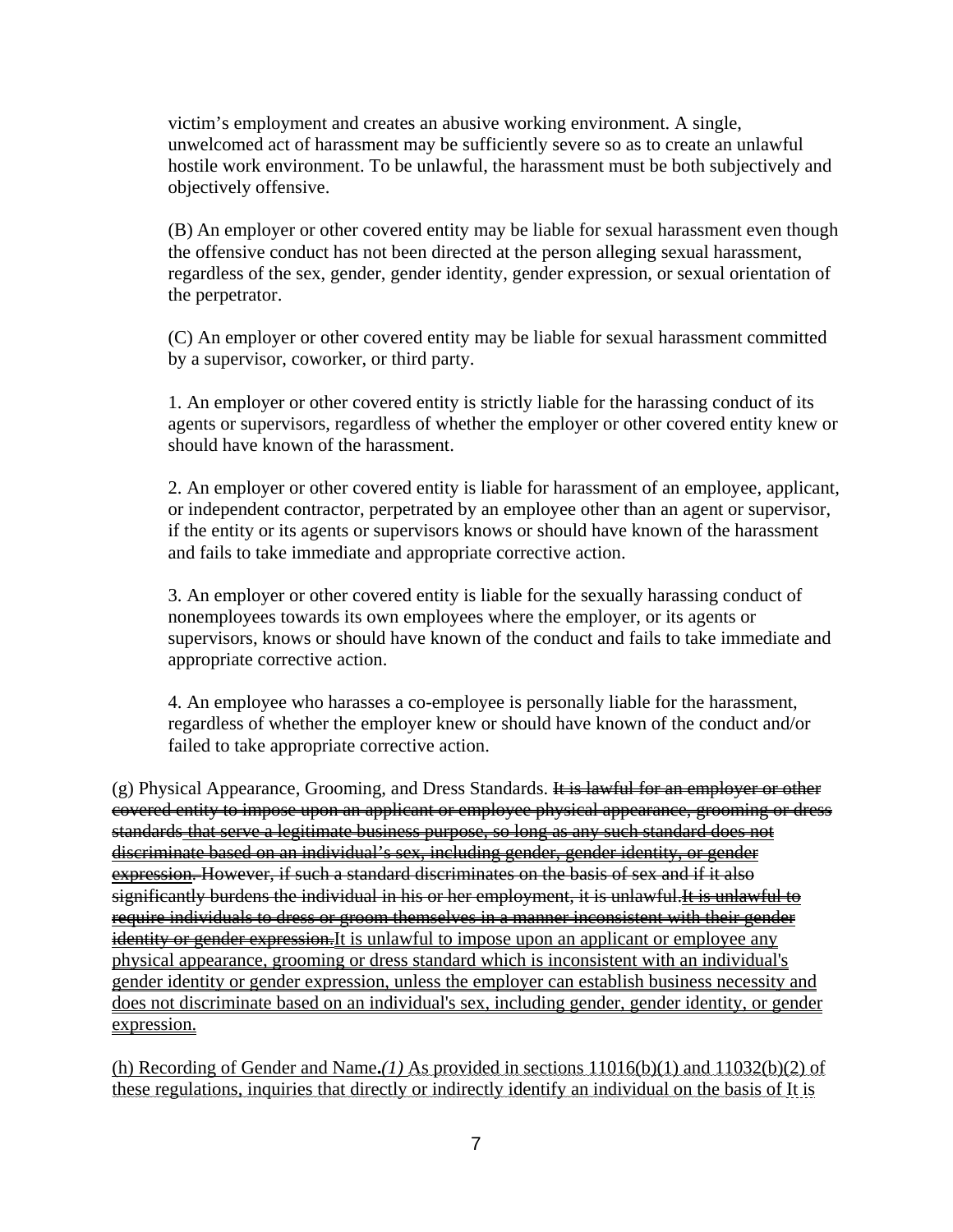unlawful to require an applicant  $\theta$  employee to identify the applicant's sex, including gender, gender identity, or gender expression, are unlawfulstate whether the individual is transgender unless the employer establishes a permissible defense. For recordkeeping purposes in accordance with 11013(b), an**An employer may request an applicant to provide this information** solely **on a voluntary basis similar to other protected categories.**

(*2***1**) If**, pursuant to a permissible defense or on a voluntary basis,** a job application form **asks***requires* an individual to identify as male or female, designation by the applicant of a gender that is inconsistent with the applicant's assigned sex at birth or presumed gender shall not be considered fraudulent or a misrepresentation for the purpose of adverse action based on the applicant's designation**, unless the employer establishes a permissible defense**.An applicant's designation on an application form of a gender that is inconsistent with the applicant's assigned sex at birth or presumed gender may be considered fraudulent or a misrepresentation for the purpose of an adverse employment action based on the applicant's designation only if the employer establishes a permissible defense.

(*3***2**) An employer shall not discriminate against an applicant based on the applicant's failure to designate male or female on an application form, except as noted in subsection (*5***4**) below.

(3*4***3**) If an employee requests to be identified with a preferred gender, name, and/or pronoun, including gender-neutral pronouns, an employer or other covered entity who fails to abide by the employee's stated preference may be liable under the Act, except as noted in subsectiondivision (4*5***4**) below.

(4*5***4**) An employer **is permitted to***shall*may use an employee's gender or legal name as indicated in a government-issued identification document only if it is necessary to meet a legally-mandated obligation**, but otherwise must identify the employee in accordance with the employee's gender identity and preferred name**.

(i) Additional Rights.

(1) It is unlawful for employers and other covered entities to inquire ABOUT or require documentation or proof of an individual's sex, gender, gender identity, or gender expression as a condition of employment: unless the employer or other covered entity meets its burden of proving a BFOQ defense, as defined above, or the employee initiates communication with the employer regarding any requested adjustment to the employee's working conditions.

(A) Nothing in this subsection shall preclude an employer from asserting a BFOQ defense, as defined above

(B) Nothing in this subsection shall preclude an employer and employee from communicating about the employee's sex, gender, gender identity, or gender expression